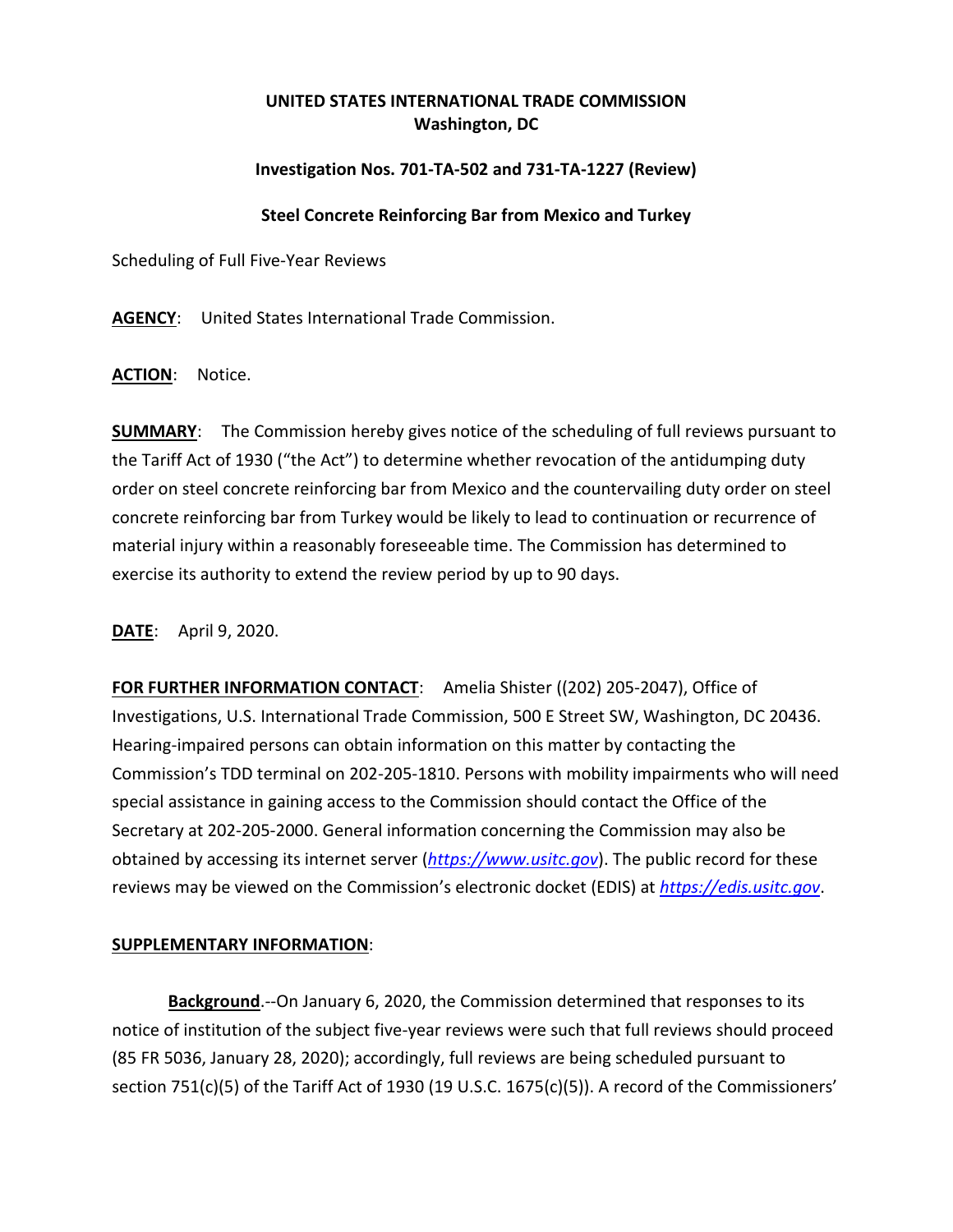votes, the Commission's statement on adequacy, and any individual Commissioner's statements are available from the Office of the Secretary and at the Commission's website.

**Participation in the reviews and public service list**.--Persons, including industrial users of the subject merchandise and, if the merchandise is sold at the retail level, representative consumer organizations, wishing to participate in these reviews as parties must file an entry of appearance with the Secretary to the Commission, as provided in section 201.11 of the Commission's rules, by 45 days after publication of this notice. A party that filed a notice of appearance following publication of the Commission's notice of institution of the reviews need not file an additional notice of appearance. The Secretary will maintain a public service list containing the names and addresses of all persons, or their representatives, who are parties to the reviews.

For further information concerning the conduct of these reviews and rules of general application, consult the Commission's Rules of Practice and Procedure, part 201, subparts A and B (19 CFR part 201), and part 207, subparts A, D, E, and F (19 CFR part 207).

**Limited disclosure of business proprietary information (BPI) under an administrative protective order (APO) and BPI service list**.--Pursuant to section 207.7(a) of the Commission's rules, the Secretary will make BPI gathered in these reviews available to authorized applicants under the APO issued in the reviews, provided that the application is made by 45 days after publication of this notice. Authorized applicants must represent interested parties, as defined by 19 U.S.C. 1677(9), who are parties to the reviews. A party granted access to BPI following publication of the Commission's notice of institution of the reviews need not reapply for such access. A separate service list will be maintained by the Secretary for those parties authorized to receive BPI under the APO.

**Staff report**.--The prehearing staff report in the reviews will be placed in the nonpublic record on July 21, 2020, and a public version will be issued thereafter, pursuant to section 207.64 of the Commission's rules.

**Hearing**.--The Commission will hold a hearing in connection with the reviews beginning at 9:30 a.m. on Thursday, August 6, 2020, at the U.S. International Trade Commission Building. Requests to appear at the hearing should be filed in writing with the Secretary to the Commission on or before July 30, 2020. A nonparty who has testimony that may aid the Commission's deliberations may request permission to present a short statement at the hearing. All parties and nonparties desiring to appear at the hearing and make oral presentations should participate in a prehearing conference to be held on August 5, 2020, at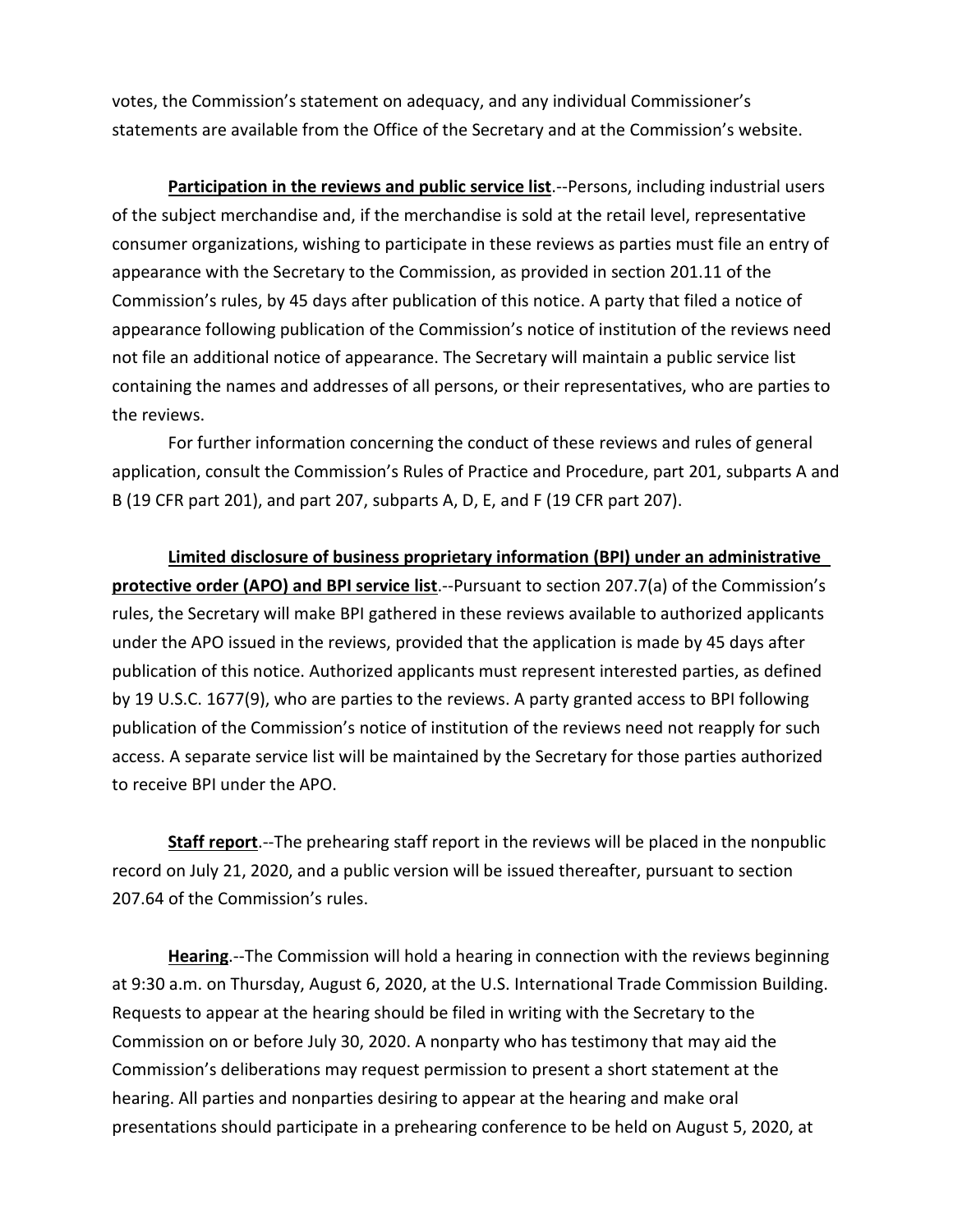the U.S. International Trade Commission Building, if deemed necessary. Oral testimony and written materials to be submitted at the public hearing are governed by sections  $201.6(b)(2)$ , 201.13(f), 207.24, and 207.66 of the Commission's rules. Parties must submit any request to present a portion of their hearing testimony in camera no later than 7 business days prior to the date of the hearing.

**Written submissions**.--Each party to the reviews may submit a prehearing brief to the Commission. Prehearing briefs must conform with the provisions of section 207.65 of the Commission's rules; the deadline for filing is July 29, 2020. Parties may also file written testimony in connection with their presentation at the hearing, as provided in section 207.24 of the Commission's rules, and posthearing briefs, which must conform with the provisions of section 207.67 of the Commission's rules. The deadline for filing posthearing briefs is August 14, 2020. In addition, any person who has not entered an appearance as a party to the reviews may submit a written statement of information pertinent to the subject of the reviews on or before August 14, 2020. On September 8, 2020, the Commission will make available to parties all information on which they have not had an opportunity to comment. Parties may submit final comments on this information on or before September 10, 2020, but such final comments must not contain new factual information and must otherwise comply with section 207.68 of the Commission's rules. All written submissions must conform with the provisions of section 201.8 of the Commission's rules; any submissions that contain BPI must also conform with the requirements of sections 201.6, 207.3, and 207.7 of the Commission's rules. The Commission's *Handbook on Filing Procedures*, available on the Commission's website at [https://www.usitc.gov/documents/handbook\\_on\\_filing\\_procedures.pdf,](https://www.usitc.gov/documents/handbook_on_filing_procedures.pdf) elaborates upon the Commission's procedures with respect to filings.

Additional written submissions to the Commission, including requests pursuant to section 201.12 of the Commission's rules, shall not be accepted unless good cause is shown for accepting such submissions, or unless the submission is pursuant to a specific request by a Commissioner or Commission staff.

In accordance with sections 201.16(c) and 207.3 of the Commission's rules, each document filed by a party to the reviews must be served on all other parties to the reviews (as identified by either the public or BPI service list), and a certificate of service must be timely filed. The Secretary will not accept a document for filing without a certificate of service.